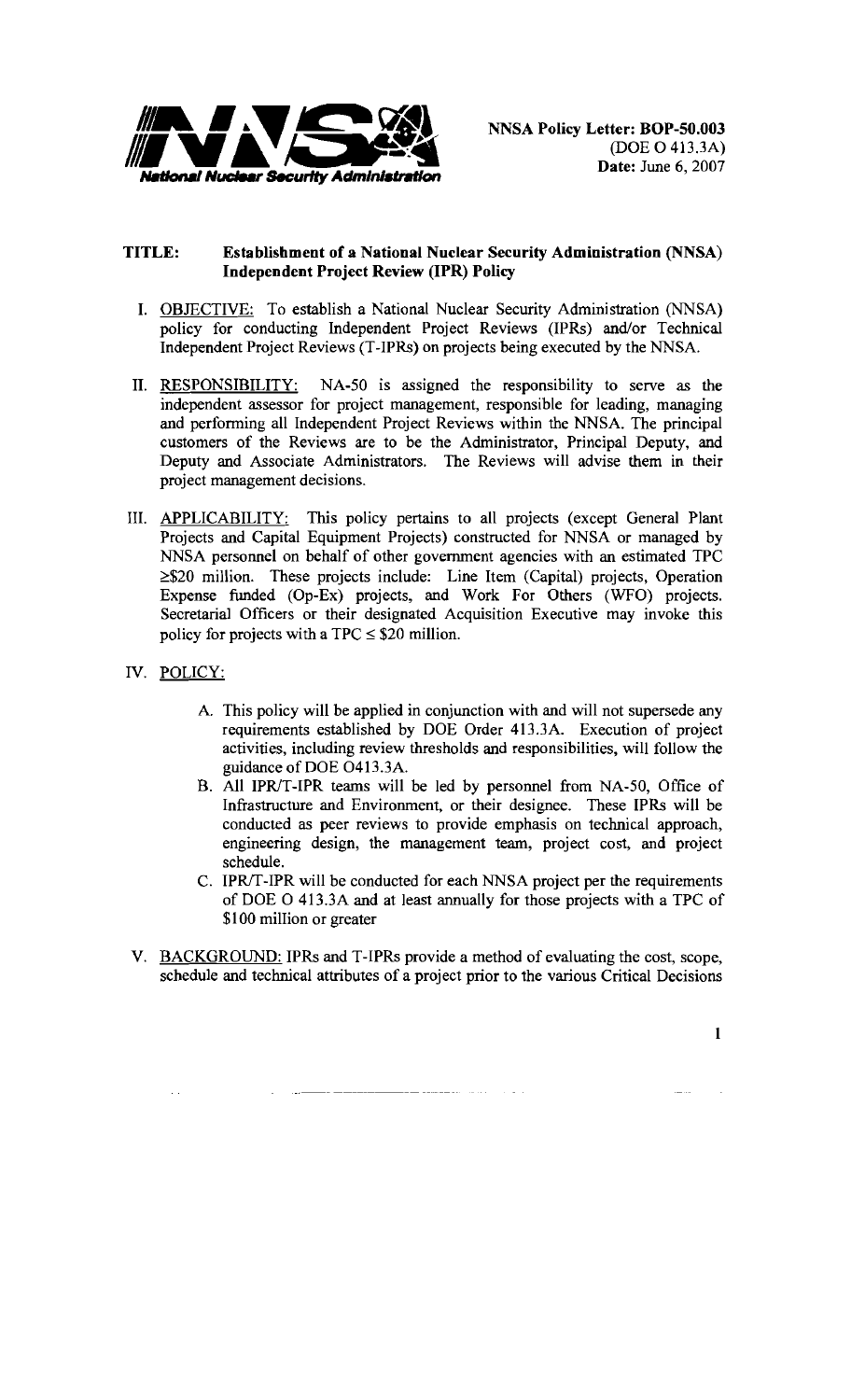milestones that occur during project execution. The results of the IPR/T-IPR are a valuable tool utilized by the Acquisition Executives to determine the readiness level of a project prior to proceeding into the subsequent phases. The National Research Council has recognized the value of DOE/NNSA conducting internal, nonadvocate reviews as a means of improving overall project performance.

VI. EXCLUSIONS: The Naval Nuclear Propulsion Program and its contractors, where inconsistent with the authority of the Director, Naval Nuclear Propulsion Program, pursuant to Executive Order 12344, as set forth in Public Law (P.L.) 98-525, the Department of Energy National Security and Military Applications of Nuclear energy Authorization Act of 1985, and P.L. 106-65, the National Nuclear Security Administration Act.

| Timing:                 | Type of Review:                                                                                      | Responsible<br>Organization: | Applicability:                                                                                                                                                                                                           |
|-------------------------|------------------------------------------------------------------------------------------------------|------------------------------|--------------------------------------------------------------------------------------------------------------------------------------------------------------------------------------------------------------------------|
| Prior to<br>$CD-0$      | Mission Validation IPR *                                                                             | <b>NA-54</b>                 | If $TPC > $750$ million                                                                                                                                                                                                  |
|                         | Mission Validation IPR                                                                               | <b>NA-54</b>                 | As requested by program or project office if $TPC \leq $750$ million                                                                                                                                                     |
| Prior to<br>$CD-1$      | Preferred Alternative, Cost Range and<br>Technical IPR *                                             | <b>NA-54</b>                 | High-risk, high-hazard, or Hazard Category 1, 2 or 3 nuelear<br>facilities                                                                                                                                               |
|                         | Preferred Alternative and Cost Range IPR **                                                          | <b>NA-54</b>                 | Non high –risk, high-hazard, or Hazard Category 1, 2 or 3 nuclear<br>facilities                                                                                                                                          |
| Prior to<br>$CD-2$      | Performance Baseline Validation EIR and<br>Independent Cost Estimate or Independent<br>Cost Review * | <b>OECM</b>                  | If $TPC > $100$ million                                                                                                                                                                                                  |
|                         | Performance Baseline Validation IPR and<br>Independent Cost Estimate or Independent<br>Cost Review * | NA-54                        | If $TPC \leq $100$ million                                                                                                                                                                                               |
| Prior to<br>$CD-3$      | Construction or Execution Readiness EIR *                                                            | <b>OECM</b>                  | If $TPC > $750$ million                                                                                                                                                                                                  |
|                         | Construction or Execution Readiness IPR *                                                            | <b>NA-54</b>                 | If $TPC \leq $750$ million, unless waived by the AE                                                                                                                                                                      |
| Design and<br>Post CD-3 | Annual IPR <sup>**</sup>                                                                             | $NA-54$                      | All projects with a TPC $\geq$ \$100 million that have achieved CD-3.<br>Also applies to projects during design (CD-1 through CD-3) if the<br>period between Critical Decisions will exceed 18 months (see<br>Figure 1). |
| For Cause               | Independent Project Review***                                                                        | <b>NA-54</b>                 | Generally conducted for any NNSA project experiencing a change<br>of status from "green to yellow" or "yellow to red" per the<br>"Monthly Project Status Report for the Deputy Secretary".                               |

## Required Independent Project Reviews

CD= Critical Decision; IPR =Independent Project Review condueted by NA-54; EIR =External independent Review eonducted by OECM; TPC = Total Project Cost; OECM = Office of Engineering and Construction Management; NA-54 = NNSA Office of Project Management and Systems Support.

• Required by DOE 0 413.3A, Program and Project Management for the Acquisition of Capital Assets, July 28.2006 \*\* Requirement established by this NNSA Policy Letter

••• For Cause Independent Project Reviews required as a result of the status change, as depicted in the Monthly Project Status Report, ean be delayed up to three (3) months if the status change is the result of events that are anticipated to self-correct (e.g. delay/deferral of procurement cost accruals).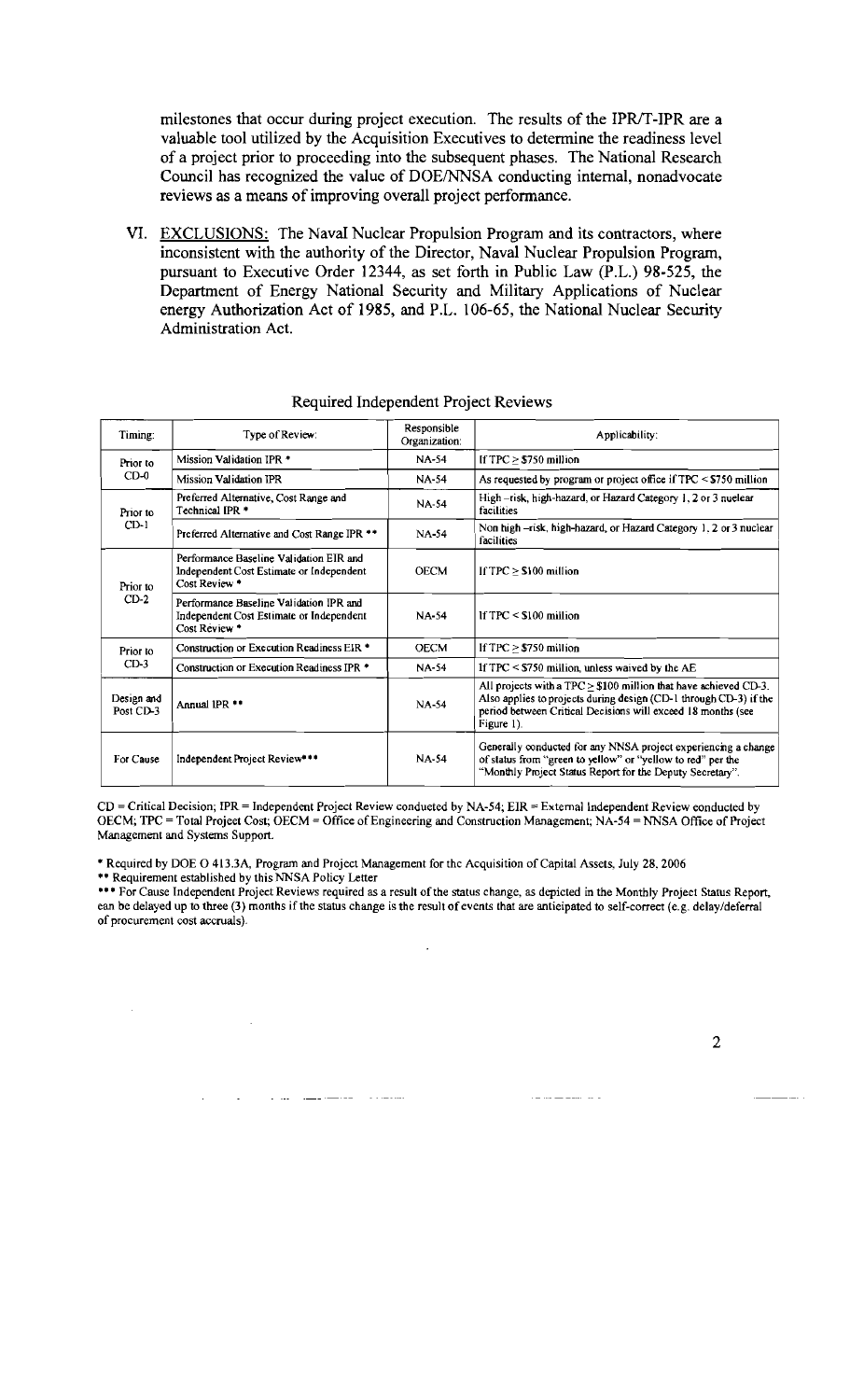



the period between Critical Decisions exceeds 18 months.

## REQUIREMENTS:

- A. For the purpose of this BOP, all Reviews addressed herein are Independent Project Reviews or Technical Independent Project Reviews as identified in DOE Order 413.3A. Annual and For Cause IPRs are a new requirement and are included in the general discussion.
- B. An annual IPR will be conducted for each NNSA project with a TPC >\$100 million that has achieved CD-3. For NNSA projects with a TPC<\$1 00 million, annual IPRs will be conducted at the discretion of the Acquisition Executive. Annual IPRs will be tailored in consultation with the Federal Project Director, the Acquisition Executive and the associated HQ Program Office to meet the specific needs of the Administrator, Principal Deputy, and Deputy and Associate Administrators. Where the duration between CD-I to CD-2 or CD-2 to CD-3 exceeds 18 months, as identified in the Project Execution Plan or actual performance, an annual IPR shall be conducted.
- C. Per DOE Order 413.3A, a T-IPR is required prior to CD-I for all high risk, high hazard and Hazard Category 1, 2, and 3 nuclear facilities; therefore all CD-I IPRs will be T-IPRs for those projects.
- D. The Office of Infrastructure and Environment, NA-50, leads, manages and performs all Independent Project Reviews within the NNSA. While NA-50 will lead the Reviews, the deputy for every Review will be as assigned by the responsible Deputy or Associate Administrator. Program Office representatives are expected to participate in all reviews. This will ensure fair and balanced assessments, and have the additional benefit of crosspollination and sharing best practices in project management complexwide. This assignment will be identified in the IPR Charge memorandum. Federal Personnel from NNSA sites that are planning projects of a similar size or technical complexity may be requested to participate on the Reviews. This also applies to those Federal Subject Matter Experts with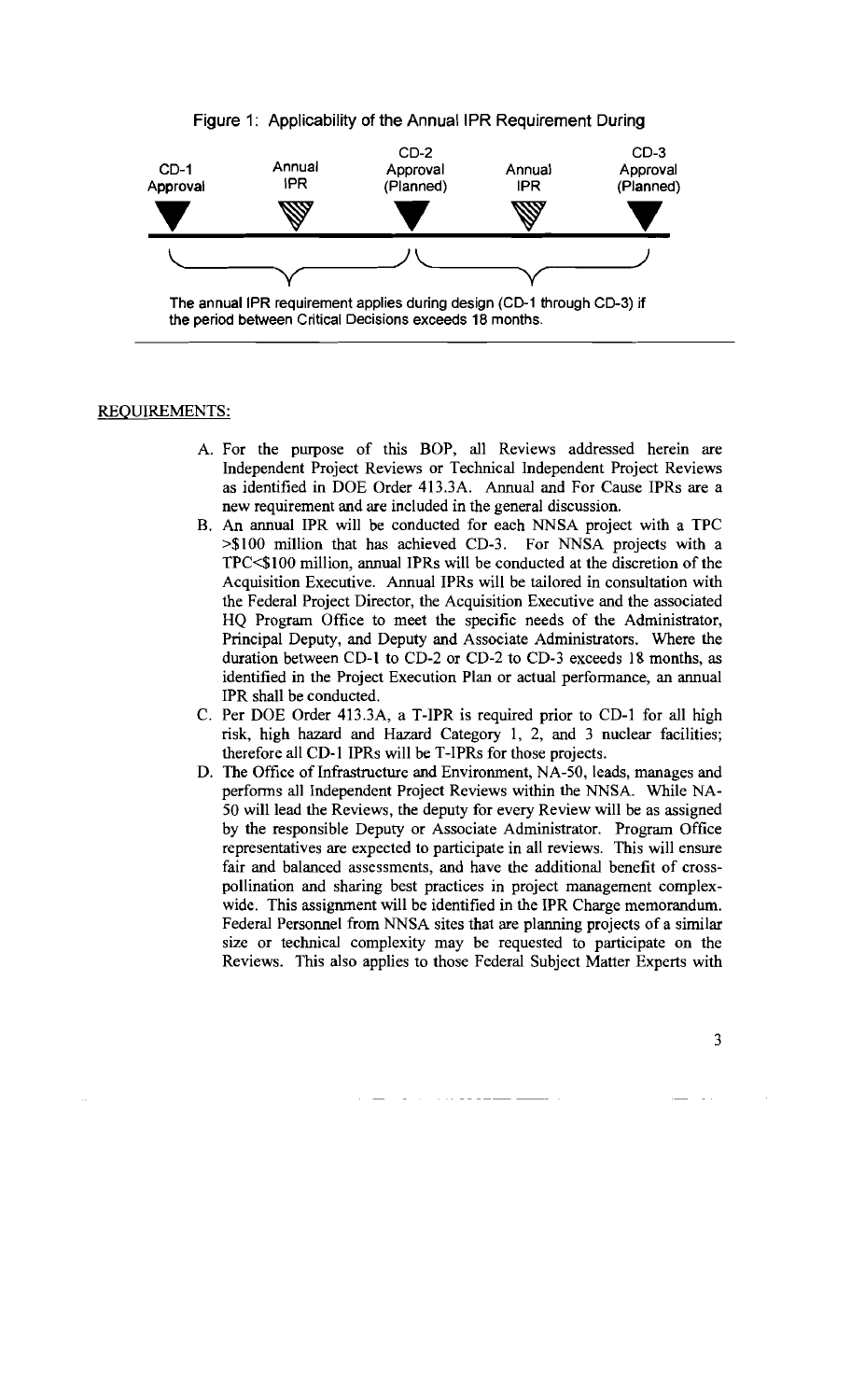expertise applicable to the project being reviewed. Such participation is at the discretion of their management.

- E. Each Laboratory/M&O contractor will participate on IPR/T-IPR teams as requested by NA-50, and bear the associated costs.
- F. IPR/T-IPRs will not be performed, unless specifically requested by the Secretarial Officer, for those Critical Decision milestones where the Office of Engineering and Construction Management (OECM) conducts required reviews, as prescribed by 0413.3A.
- G. Critical Decisions and Baseline Change Proposals will require review and formal comment by NA-50 prior to any ESAAB or ESAAB-Equivalent.
- H. NA-50 will serve as the coordinator/liaison for all ESAAB meetings pertaining to NNSA projects. NA-50 will coordinate with OECM for those projects requiring an ESAAB, in accordance with DOE Order 413.3A.
- I. Significant findings from IPRs/T-IPRs must be addressed at the ESAAB/ESAAB-Equivalent meeting.
- J. IPR/T-IPR scope will include as a minimum, technical approach, the management team, project management systems, cost, schedule, and any specific review areas requested by the Project and/or Program office. In addition, for nuclear projects, the T-IPRs will include a review of nuclear safety and security. The IPR/T-IPR process will be conducted in a nonadversarial manner with the objective of increasing the project's likelihood of success.
- K. The reviews will be conducted in an open format. Program offices will be invited to attend all review team sessions. For nuclear projects which have DNFSB oversight, the DNFSB staff will be invited to observe the review.
- L. IPRs/T-IPRs will use the Project Definition Rating Index (PORI) for each review. The Technology Readiness Level (TRL) tool will be used as appropriate.
- M. Review reports for T-IPRs will be approved by the Chief, Defense Nuclear Safety, the Associate Administrator for Defense Nuclear Security, and the Associate Administrator for Infrastructure and Environment. All other IPR Reports will be approved by the Director, Office of Project Management and Systems Support.
- N. At the conclusion of each review, an out brief will be conducted with the Site Manager regarding the review results.
- 0. NA-50 is responsible for conducting post-review briefings to the Administrator, Principal Deputy, and Deputy and Associate Administrators regarding the IPR results.
- P. The funding for Technical IPRs and large, complex project IPRs will be the responsibility of the Program Office. All other smaller IPRs will be funded by NA-50 as funds permit. Funding issues will be resolved with the Program Office prior to conducting the review.
- Q. The Charge memorandum is the official request by the Deputy or Associate Administrators or the Acquisition Executive for NA-50 to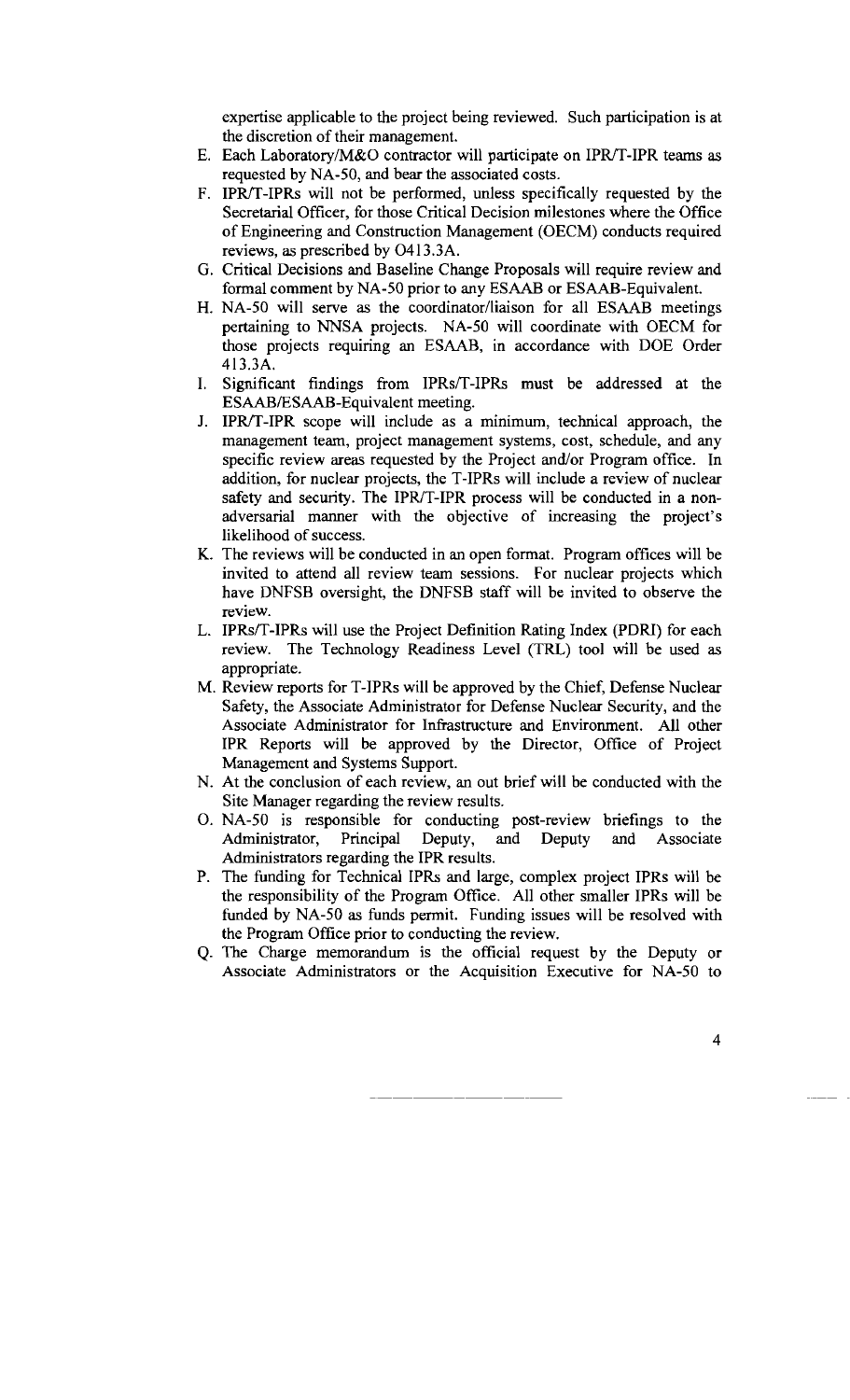conduct an IPR/T-IPR. This Charge memorandum will outline the specific areas that are to be addressed in the review as well as the negotiated dates on which the review is to be conducted. Project reviews previously conducted by the Program/Project office will be considered in scoping/tailoring the IPR/T-IPR.

- R. The Annual IPRs (new requirement) will be tailored reviews to address project execution and/or specific project issues or concerns identified during Quarterly Project Reviews, external reviews (e.g. IG, GAO, etc.) or by the Deputy or Associate Administrators. The tailoring will be accomplished through discussions between NA-50 and the Deputy or Associate Administrators and will be documented in the review Charge memorandum issued to NA-50.
- S. For Cause reviews (new requirement) are IPRs that are initiated due to a significant declination in a project's performance, as depicted on the "Monthly Project Status Report for the Deputy Secretary". These reviews will generally be conducted if the project has not corrected performance issues within three (3) months of the reported declination (i.e. project performance changes from green to yellow or yellow to red).

## VII. DEFINITIONS AND GENERAL ROLES:

- A. **Acquisition Executive –** the individual designated by the Secretary of Energy to integrate and unify the management system for a program portfolio of projects, and implement prescribed policies and practices. He/she is the approving authority for a project's Critical Decisions, per DOE 0 413.3A.
- B. **Critical Decision**  a formal determination made by the Secretarial Acquisition Executive/ Acquisition Executive at a specific point in a project's life cycle that allows the project to proceed to the next phase or Critical Decision.
- C. **Independent Project Review**  an important project management tool that serves to verify the project's mission, organization, development, processes, technical requirements, baselines, progress, etc. Independent Project Reviews are performed by reviewers from within or outside the Program, but having no association with the project being reviewed.
- D. **Project** A group of related activities that has a defined starting and end point and undertaken to create a unique product or service in support of a program.
- E. **Technical Independent Project Review-** an independent project review conducted prior to obtaining Critical Decision-!, Approve Alternative Selection and Cost Range, for high risk, high hazard, and Hazard Category I, 2, and 3 nuclear facilities. As a minimum, the focus of this review is to determine that safety documentation is sufficiently conservative and bounding to be relied upon for the next phase of the project